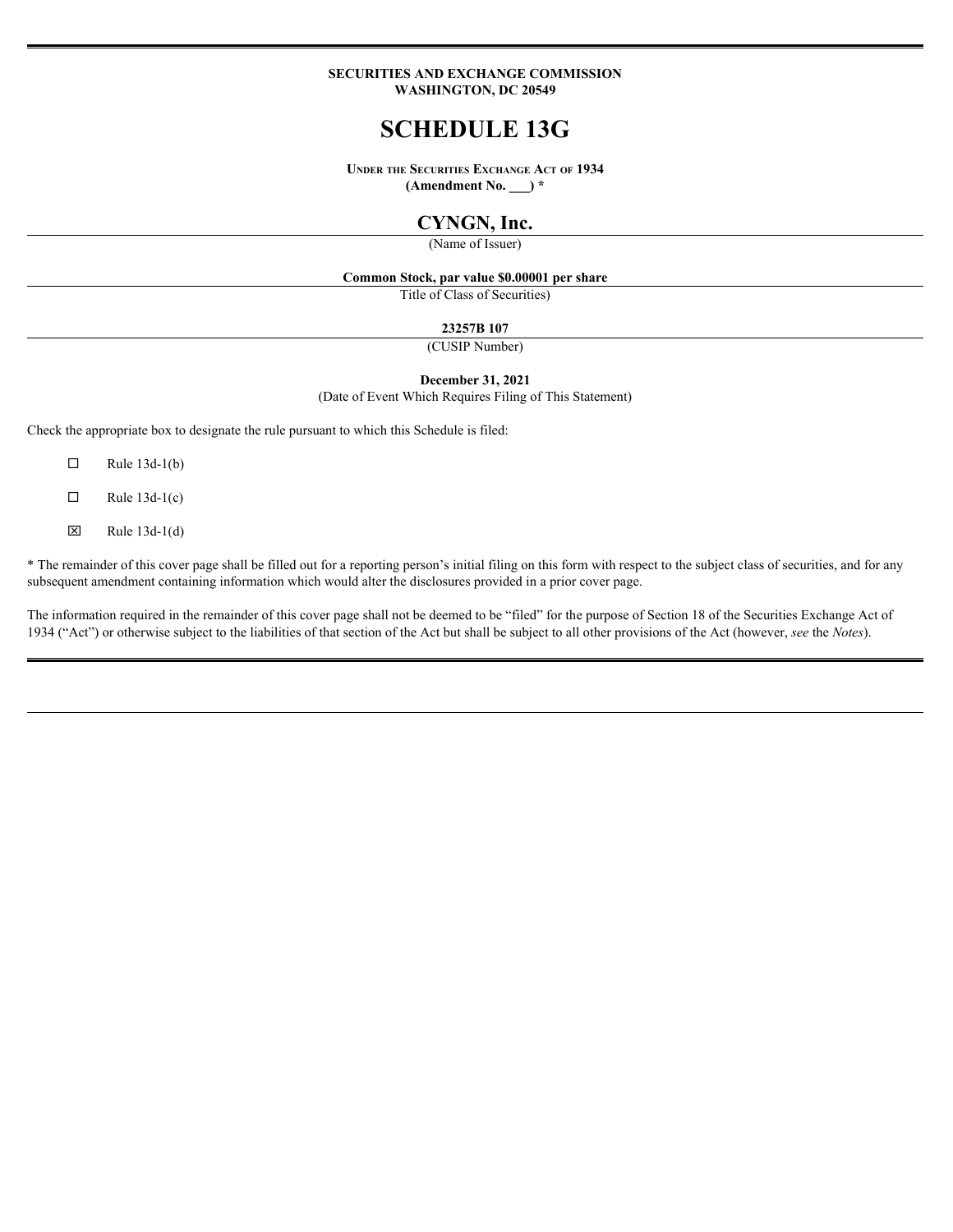| Names of Reporting Persons<br>1.<br>Redpoint Ventures IV, L.P.            |                                      |                                                  |                                                                                     |        |  |  |  |
|---------------------------------------------------------------------------|--------------------------------------|--------------------------------------------------|-------------------------------------------------------------------------------------|--------|--|--|--|
| 2.<br>Check the Appropriate Box if a Member of a Group (see instructions) |                                      |                                                  |                                                                                     |        |  |  |  |
|                                                                           | (a) $\square$<br>(b) $\boxtimes$ (1) |                                                  |                                                                                     |        |  |  |  |
| 3.                                                                        | <b>SEC USE ONLY</b>                  |                                                  |                                                                                     |        |  |  |  |
| 4.                                                                        | <b>Delaware</b>                      |                                                  | Citizenship or Place of Organization                                                |        |  |  |  |
| Number of<br>Shares                                                       |                                      | 5.                                               | Sole Voting Power<br>$\mathbf{0}$                                                   |        |  |  |  |
| Beneficially<br>Owned by                                                  |                                      | <b>Shared Voting Power</b><br>6.<br>2,463,851(2) |                                                                                     |        |  |  |  |
| Each<br>Reporting                                                         |                                      | 7.                                               | Sole Dispositive Power                                                              |        |  |  |  |
| Person With:                                                              |                                      | 8.                                               | Shared Dispositive Power<br>2,463,851(2)                                            |        |  |  |  |
| 9.                                                                        | 2,463,851(2)                         |                                                  | Aggregate Amount Beneficially Owned by Each Reporting Person                        |        |  |  |  |
| 10.                                                                       |                                      |                                                  | Check if the Aggregate Amount in Row (9) Excludes Certain Shares (see instructions) | $\Box$ |  |  |  |
| 11.                                                                       | $9.3\%$ (3)                          |                                                  | Percent of Class Represented by Amount in Row 9                                     |        |  |  |  |
| 12.                                                                       |                                      |                                                  | Type of Reporting Person (see instructions)                                         |        |  |  |  |

**PN**

(1) This statement on Schedule 13G is filed by Redpoint Ventures IV, L.P., a Delaware limited partnership ("RV IV"), Redpoint Associates IV, LLC, a Delaware limited liability company ("RA IV") and Redpoint Ventures IV, LLC, a Delaware limited liability company ("RV IV LLC," together with RV IV and RA IV, the "Reporting Persons"). The Reporting Persons expressly disclaim status as a "group" for purposes of this Schedule 13G.

(2) Includes (i) 2,402,255 shares of Common Stock held by RV IV and (ii) 61,596 shares of Common Stock held by RA IV. RV IV LLC serves as the sole general partner of RV IV. As such, RV IV LLC possesses power to direct the voting and disposition of the shares owned by RV IV and may be deemed to have indirect beneficial ownership of the shares held by RV IV. RV IV LLC and RA IV are under common control. RV IV LLC owns no securities of the Issuer directly. The information with respect to the ownership of the Common Stock by the Reporting Persons filing this statement on Schedule 13G is provided as of December 31, 2021.

(3) This percentage is calculated based upon 26,434,285 shares of common stock outstanding as of November 17, 2021, as reported in the Issuer's Form 10-Q filed with the Securities and Exchange Commission (the "SEC") on December 19, 2021.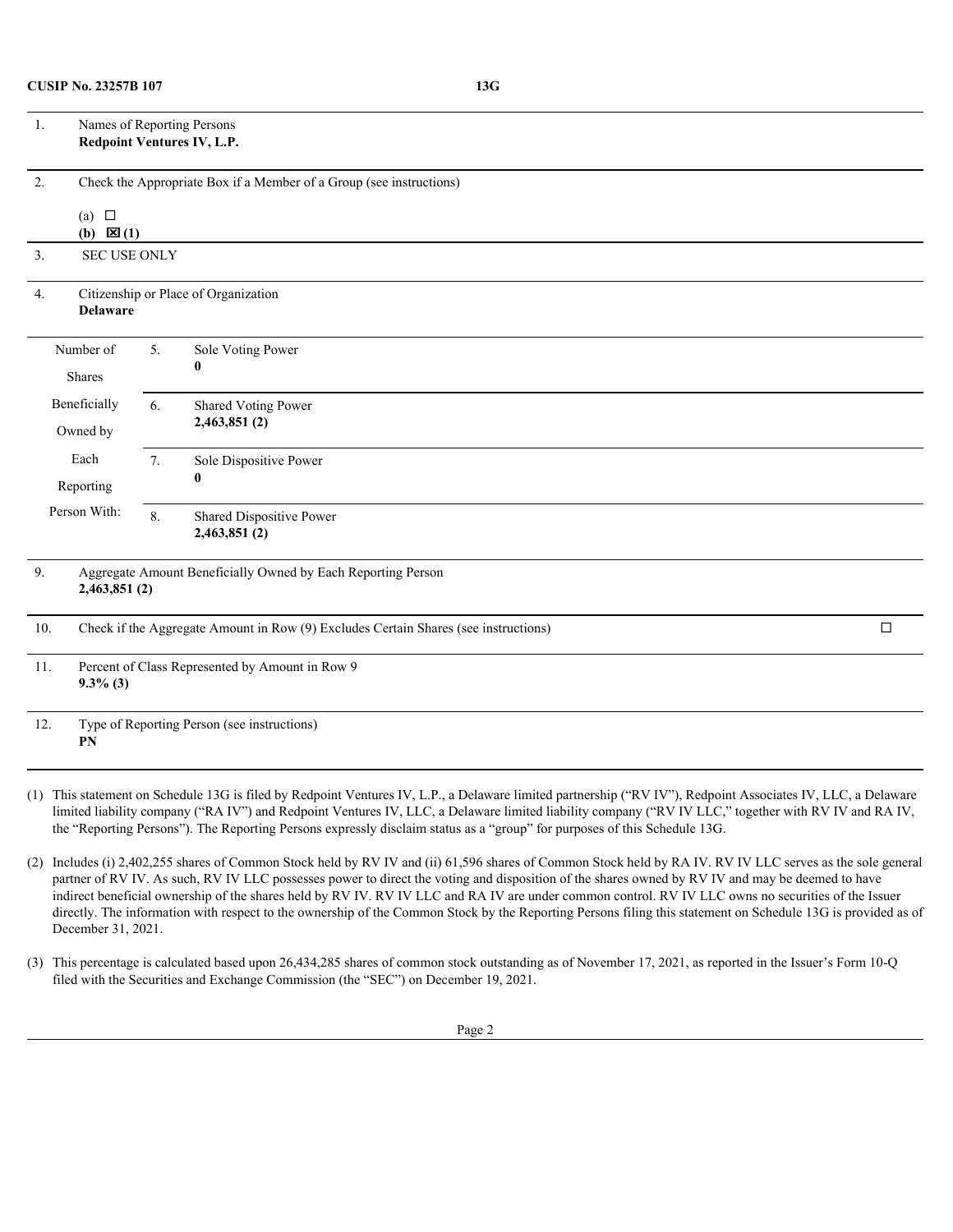| Names of Reporting Persons<br>$\mathbf{1}$ .<br><b>Redpoint Associates IV, LLC</b>                                     |                                           |                                          |  |  |  |  |  |
|------------------------------------------------------------------------------------------------------------------------|-------------------------------------------|------------------------------------------|--|--|--|--|--|
| 2.<br>Check the Appropriate Box if a Member of a Group (see instructions)<br>(a) $\Box$<br>(b) $\mathbf{\boxtimes}(1)$ |                                           |                                          |  |  |  |  |  |
| <b>SEC USE ONLY</b><br>3.                                                                                              |                                           |                                          |  |  |  |  |  |
| Citizenship or Place of Organization<br>4.<br>Delaware                                                                 |                                           |                                          |  |  |  |  |  |
| Number of<br>Shares                                                                                                    | Sole Voting Power<br>5.<br>$\mathbf{0}$   |                                          |  |  |  |  |  |
| Beneficially<br>Owned by                                                                                               | Shared Voting Power<br>6.<br>2,463,851(2) |                                          |  |  |  |  |  |
| Each<br>Reporting                                                                                                      | 7.                                        | Sole Dispositive Power<br>$\mathbf{0}$   |  |  |  |  |  |
| Person With:                                                                                                           | 8.                                        | Shared Dispositive Power<br>2,463,851(2) |  |  |  |  |  |
| Aggregate Amount Beneficially Owned by Each Reporting Person<br>9.<br>2,463,851(2)                                     |                                           |                                          |  |  |  |  |  |
| Check if the Aggregate Amount in Row (9) Excludes Certain Shares (see instructions)<br>$\Box$<br>10.                   |                                           |                                          |  |  |  |  |  |
| Percent of Class Represented by Amount in Row 9<br>11.<br>$9.3\%$ (3)                                                  |                                           |                                          |  |  |  |  |  |
| Type of Reporting Person (see instructions)<br>12.<br>$00\,$                                                           |                                           |                                          |  |  |  |  |  |
|                                                                                                                        |                                           |                                          |  |  |  |  |  |

(1) This statement on Schedule 13G is filed by the Reporting Persons. The Reporting Persons expressly disclaim status as a "group" for purposes of this Schedule 13G.

(2) Includes (i) 2,402,255 shares of Common Stock held by RV IV and (ii) 61,596 shares of Common Stock held by RA IV. RV IV LLC serves as the sole general partner of RV IV. As such, RV IV LLC possesses power to direct the voting and disposition of the shares owned by RV IV and may be deemed to have indirect beneficial ownership of the shares held by RV IV. RV IV LLC and RA IV are under common control. RV IV LLC owns no securities of the Issuer directly. The information with respect to the ownership of the Common Stock by the Reporting Persons filing this statement on Schedule 13G is provided as of December 31, 2021.

(3) This percentage is calculated based upon 26,434,285 shares of common stock outstanding as of November 17, 2021, as reported in the Issuer's Form 10-Q filed with the SEC on December 19, 2021.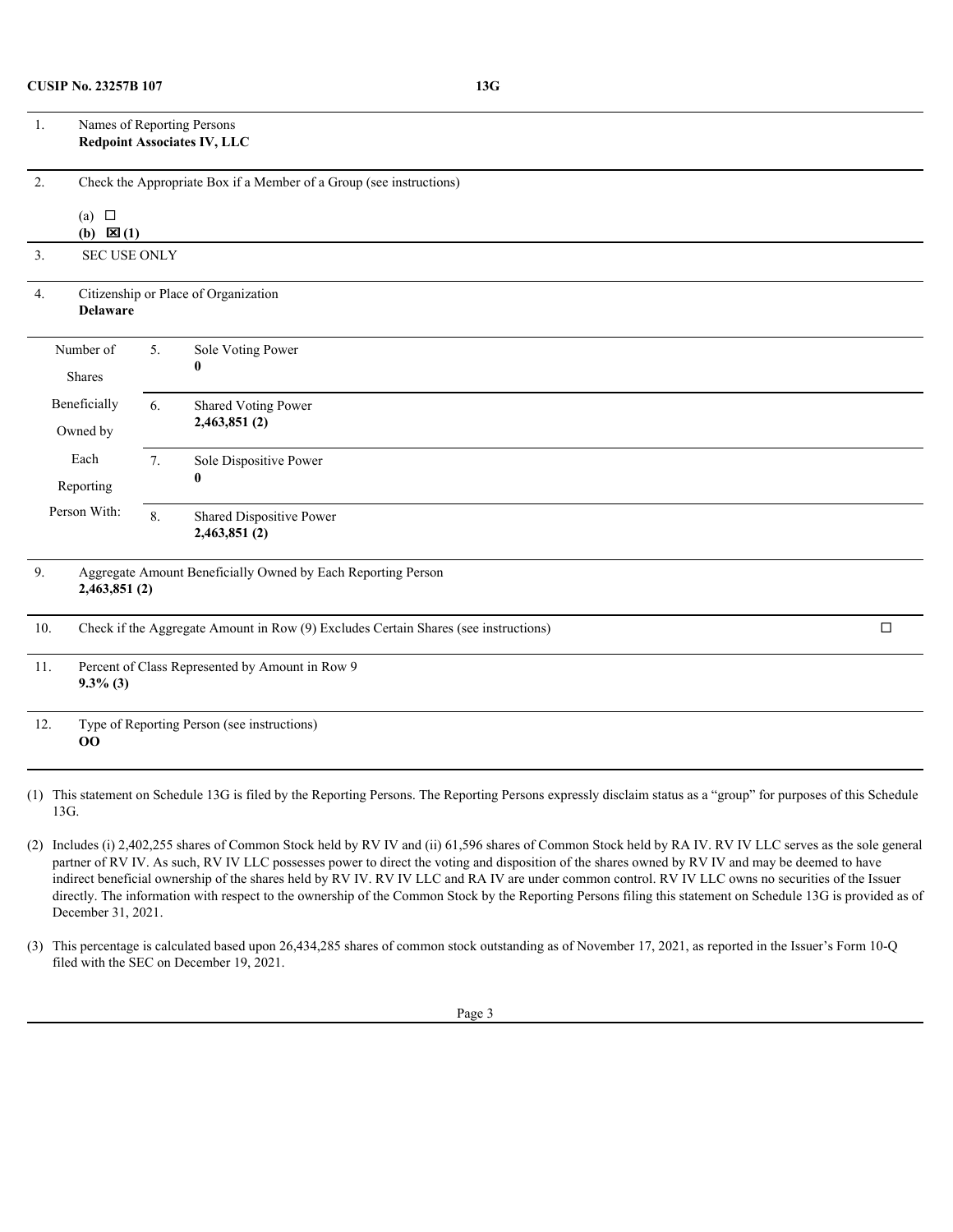| Names of Reporting Persons<br>1.<br><b>Redpoint Ventures IV, LLC</b>                                 |                                                                   |    |                                          |  |  |  |  |  |
|------------------------------------------------------------------------------------------------------|-------------------------------------------------------------------|----|------------------------------------------|--|--|--|--|--|
| 2.<br>Check the Appropriate Box if a Member of a Group (see instructions)<br>(a) $\Box$              |                                                                   |    |                                          |  |  |  |  |  |
|                                                                                                      | (b) $\mathbf{\boxtimes}(1)$                                       |    |                                          |  |  |  |  |  |
| 3.<br>SEC USE ONLY                                                                                   |                                                                   |    |                                          |  |  |  |  |  |
| Citizenship or Place of Organization<br>4.<br><b>Delaware</b>                                        |                                                                   |    |                                          |  |  |  |  |  |
|                                                                                                      | 5.<br>Sole Voting Power<br>Number of<br>Shares                    |    |                                          |  |  |  |  |  |
| Beneficially<br>Owned by                                                                             |                                                                   | 6. | Shared Voting Power<br>2,463,851(2)      |  |  |  |  |  |
|                                                                                                      | Each<br>Sole Dispositive Power<br>7.<br>$\mathbf{0}$<br>Reporting |    |                                          |  |  |  |  |  |
| Person With:                                                                                         |                                                                   | 8. | Shared Dispositive Power<br>2,463,851(2) |  |  |  |  |  |
| 9.<br>Aggregate Amount Beneficially Owned by Each Reporting Person<br>2,463,851(2)                   |                                                                   |    |                                          |  |  |  |  |  |
| $\Box$<br>Check if the Aggregate Amount in Row (9) Excludes Certain Shares (see instructions)<br>10. |                                                                   |    |                                          |  |  |  |  |  |
| Percent of Class Represented by Amount in Row 9<br>11.<br>$9.3\%$ (3)                                |                                                                   |    |                                          |  |  |  |  |  |
| 12.<br>Type of Reporting Person (see instructions)<br>00                                             |                                                                   |    |                                          |  |  |  |  |  |

(1) This statement on Schedule 13G is filed by the Reporting Persons. The Reporting Persons expressly disclaim status as a "group" for purposes of this Schedule 13G.

(2) Includes (i) 2,402,255 shares of Common Stock held by RV IV and (ii) 61,596 shares of Common Stock held by RA IV. RV IV LLC serves as the sole general partner of RV IV. As such, RV IV LLC possesses power to direct the voting and disposition of the shares owned by RV IV and may be deemed to have indirect beneficial ownership of the shares held by RV IV. RV IV LLC and RA IV are under common control. RV IV LLC owns no securities of the Issuer directly. The information with respect to the ownership of the Common Stock by the Reporting Persons filing this statement on Schedule 13G is provided as of December 31, 2021.

(3) This percentage is calculated based upon 26,434,285 shares of common stock outstanding as of November 17, 2021, as reported in the Issuer's Form 10-Q filed with the SEC on December 19, 2021.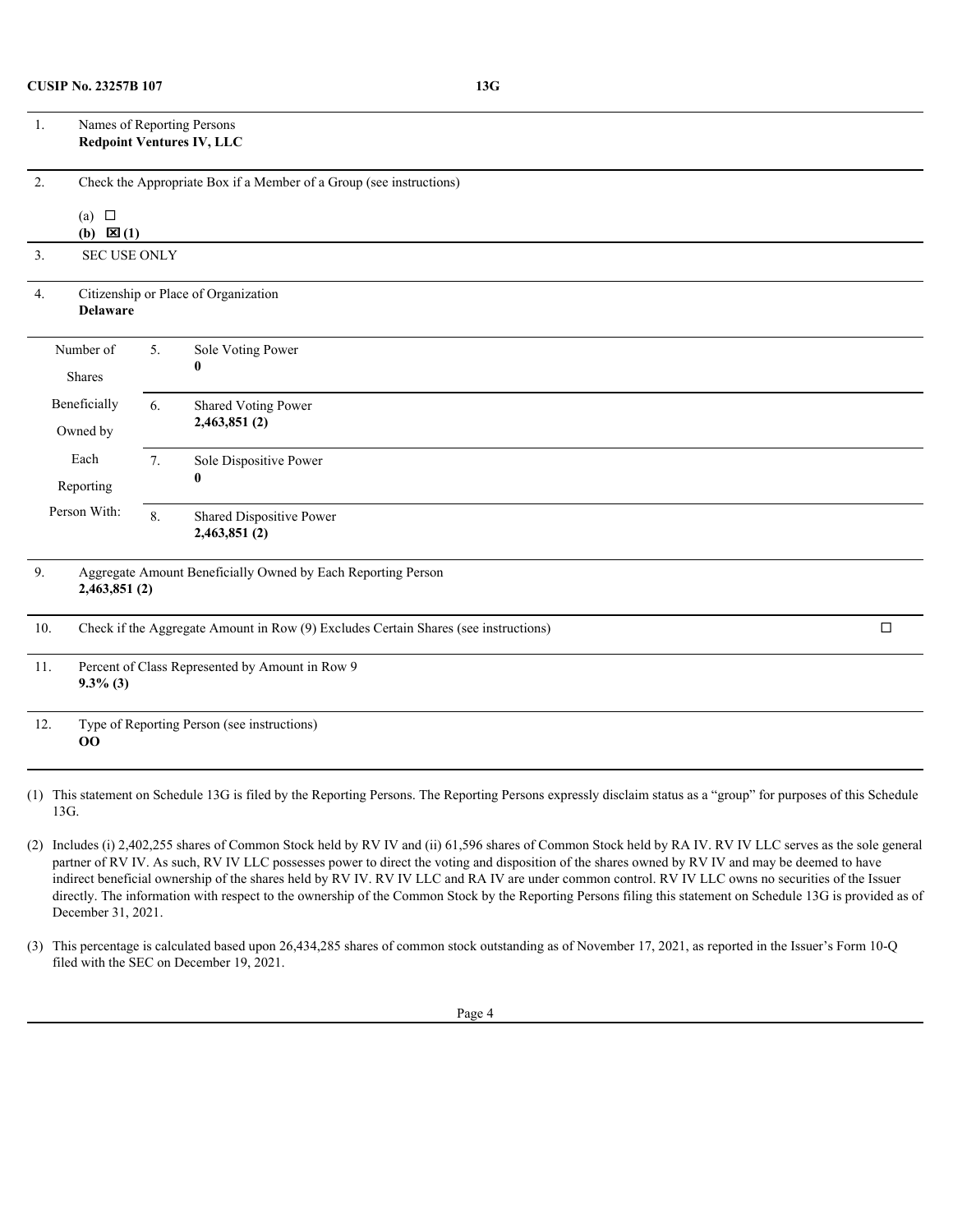#### **CUSIP No. 23257B 107 13G**

Introductory Note: This statement on Schedule 13G is being filed by the Reporting Persons in respect of shares of Common Stock, par value \$0.00001 per share ("Common Stock"), of CYNGN, Inc. (the "Issuer").

## **Item 1(a). Name of Issuer:**

CYNGN, Inc.

#### **Item 1(b). Address of Issuer's Principal Executive Officers:**

1015 O'Brien Dr. Menlo Park, CA 94025

#### **Item 2(a). Name of Person(s) Filing**:

Redpoint Ventures IV, L.P. ("RV IV") Redpoint Associates IV, LLC ("RA IV") Redpoint Ventures IV, LLC ("RV IV LLC")

#### **Item 2(b). Address of Principal Business Office:**

Redpoint Ventures 2969 Woodside Road Woodside, California 94062

### **Item 2(c). Citizenship:**

RV IV is a Delaware limited partnership. RA IV is a Delaware limited liability company. RV IV LLC is a Delaware limited liability company.

#### **Item 2(d). Title of Class of Securities:**

Common Stock, par value \$0.00001 per share.

#### **Item 2(e). CUSIP Number:**

**23257B 107**

#### **Item 3. If This Statement is Filed Pursuant to Rule 13d-1(b), or 13d-2(b) or (c), Check Whether the Person Filing is a:**

Not applicable.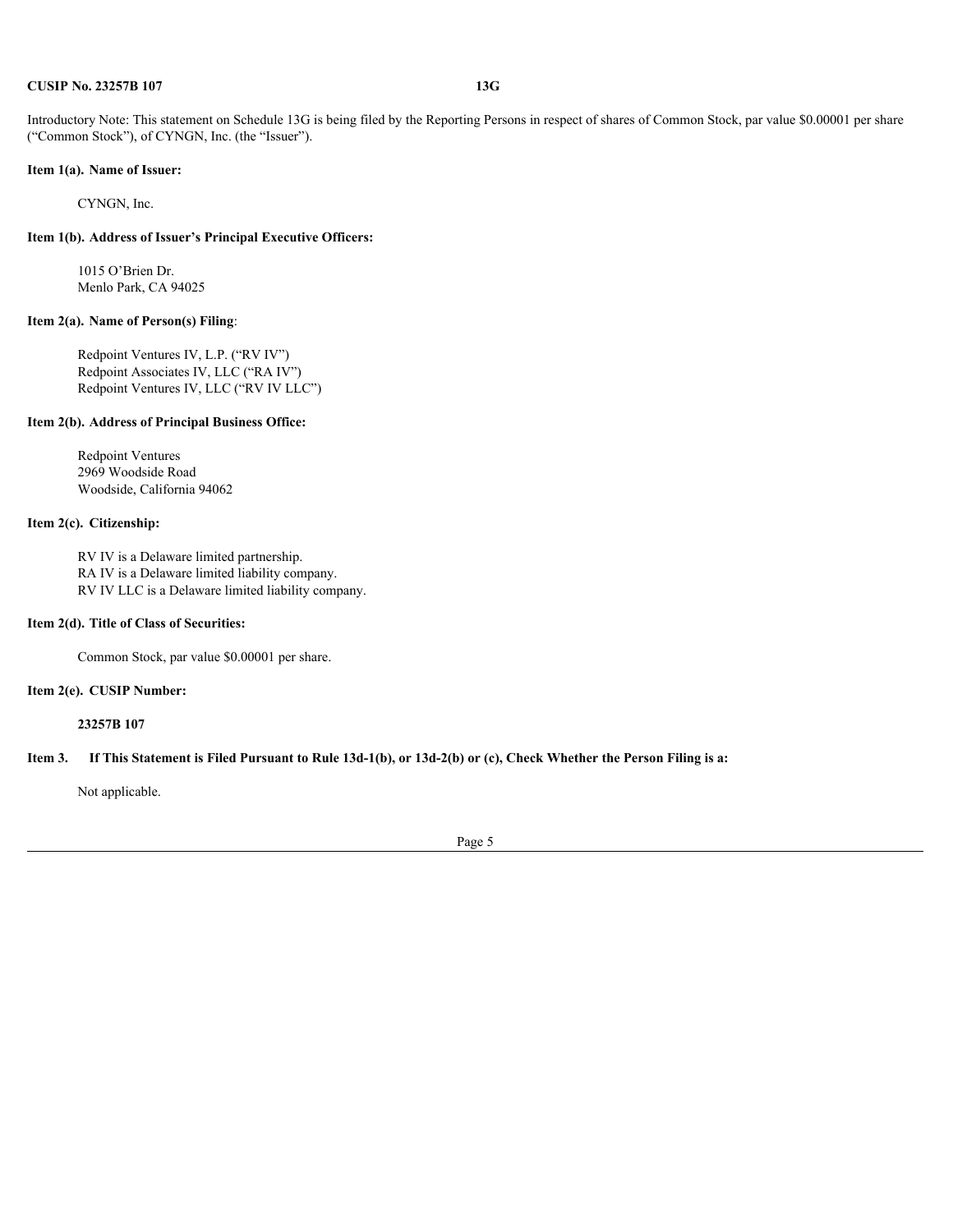#### **Item 4(a). Amount Beneficially Owned:**

#### **Item 4(b). Percent of Class:**

#### **Item 4(c). Number of shares as to which such persons have:**

The following information with respect to the ownership of the Common Stock by the Reporting Persons filing this statement on Schedule 13G is provided as of December 31, 2021:

|                  | <b>Shares</b> of  |        |               |                    |                    |                   |               |
|------------------|-------------------|--------|---------------|--------------------|--------------------|-------------------|---------------|
|                  | Common            | Sole   | <b>Shared</b> | Sole               | <b>Shared</b>      |                   |               |
| <b>Reporting</b> | <b>Stock Held</b> | Voting | Voting        | <b>Dispositive</b> | <b>Dispositive</b> | <b>Beneficial</b> | Percentage of |
| Persons          | <b>Directly</b>   | Power  | Power         | Power              | Power              | Ownership         | Class(2)      |
| <b>RVIV</b>      | 2,402,255         |        | 2,463,851     |                    | 2,463,851          | 2,463,851         | 9.3%          |
| <b>RAIV</b>      | 61,596            |        | 2,463,851     |                    | 2,463,851          | 2,463,851         | 9.3%          |
| <b>RV IV LLC</b> |                   |        |               |                    |                    |                   |               |
| (1)              |                   |        | 2,463,851     |                    | 2,463,851          | 2,463,851         | 9.3%          |

(1) RV IV LLC serves as the sole general partner of RV IV. As such, RV IV LLC possesses power to direct the voting and disposition of the shares owned by RV IV and may be deemed to have indirect beneficial ownership of the shares held by RV IV. RV IV LLC and RA IV are under common control. RV IV LLC owns no securities of the Issuer directly.

(2) This percentage is calculated based upon 26,434,285 shares of common stock outstanding as of November 17, 2021, as reported in the Issuer's Form 10-Q filed with the SEC on December 19, 2021.

#### **Item 5. Ownership of Five Percent or Less of a Class:**

If this statement is being filed to report the fact that as of the date hereof, the Reporting Persons have ceased to be the beneficial owner of more than five percent of the class of securities, check the following:  $\Box$ 

#### **Item 6. Ownership of More Than Five Percent on Behalf of Another Person:**

Not applicable.

#### **Item 7. Identification and Classification of the Subsidiary which Acquired the Security Being Reported on by the Parent Holding Company:**

Not applicable.

#### **Item 8. Identification and Classification of Members of the Group:**

Not applicable.

#### **Item 9. Notice of Dissolution of Group:**

Not applicable.

#### **Item 10. Certification:**

Not applicable.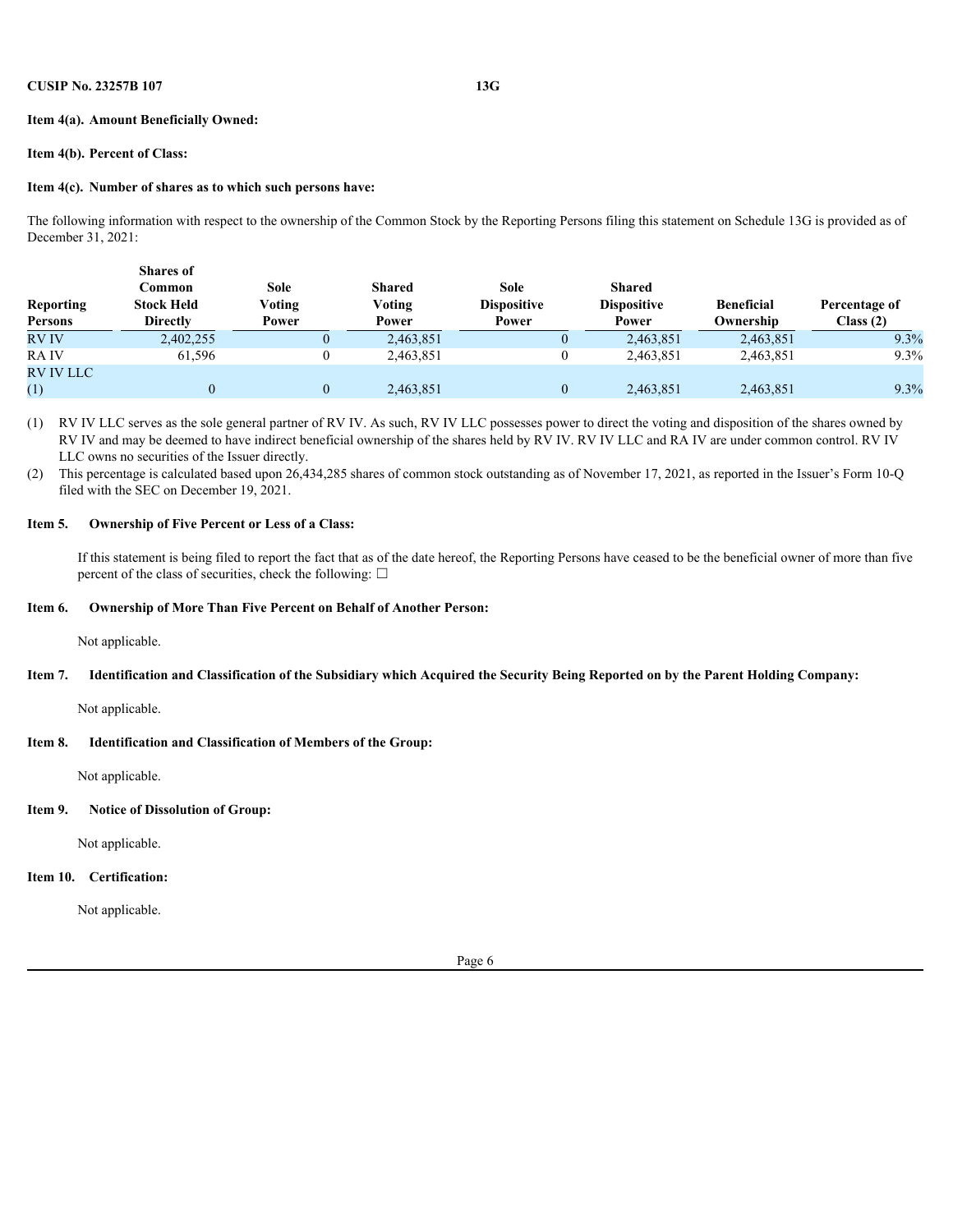#### SIGNATURES

After reasonable inquiry and to the best of my knowledge and belief, I certify that the information set forth in this statement is true, complete and correct.

Dated: February 11, 2022

REDPOINT VENTURES IV, L.P. By its General Partner, Redpoint Ventures IV, LLC

By: /s/ Scott Raney Name: Scott Raney Managing Director

REDPOINT ASSOCIATES IV, LLC

By: /s/ Scott Raney Name: Scott Raney Managing Director

REDPOINT VENTURES IV, LLC

By: /s/ Scott Raney Name: Scott Raney Managing Director

#### **Exhibit(s)**:

99.1: Joint Filing Statement